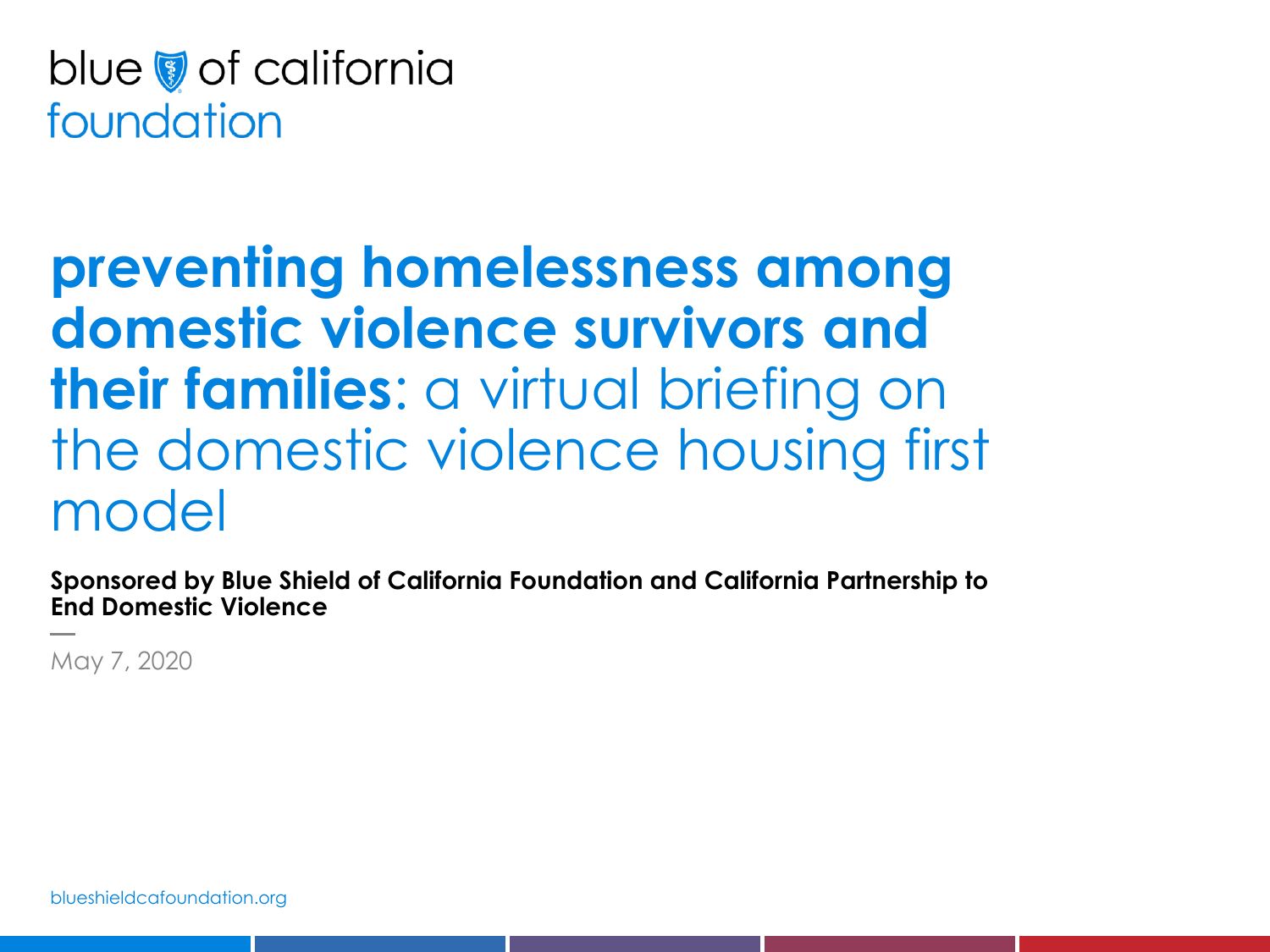# introduction



#### **Lucia Corral Peña** Senior Program Officer Blue Shield of California Foundation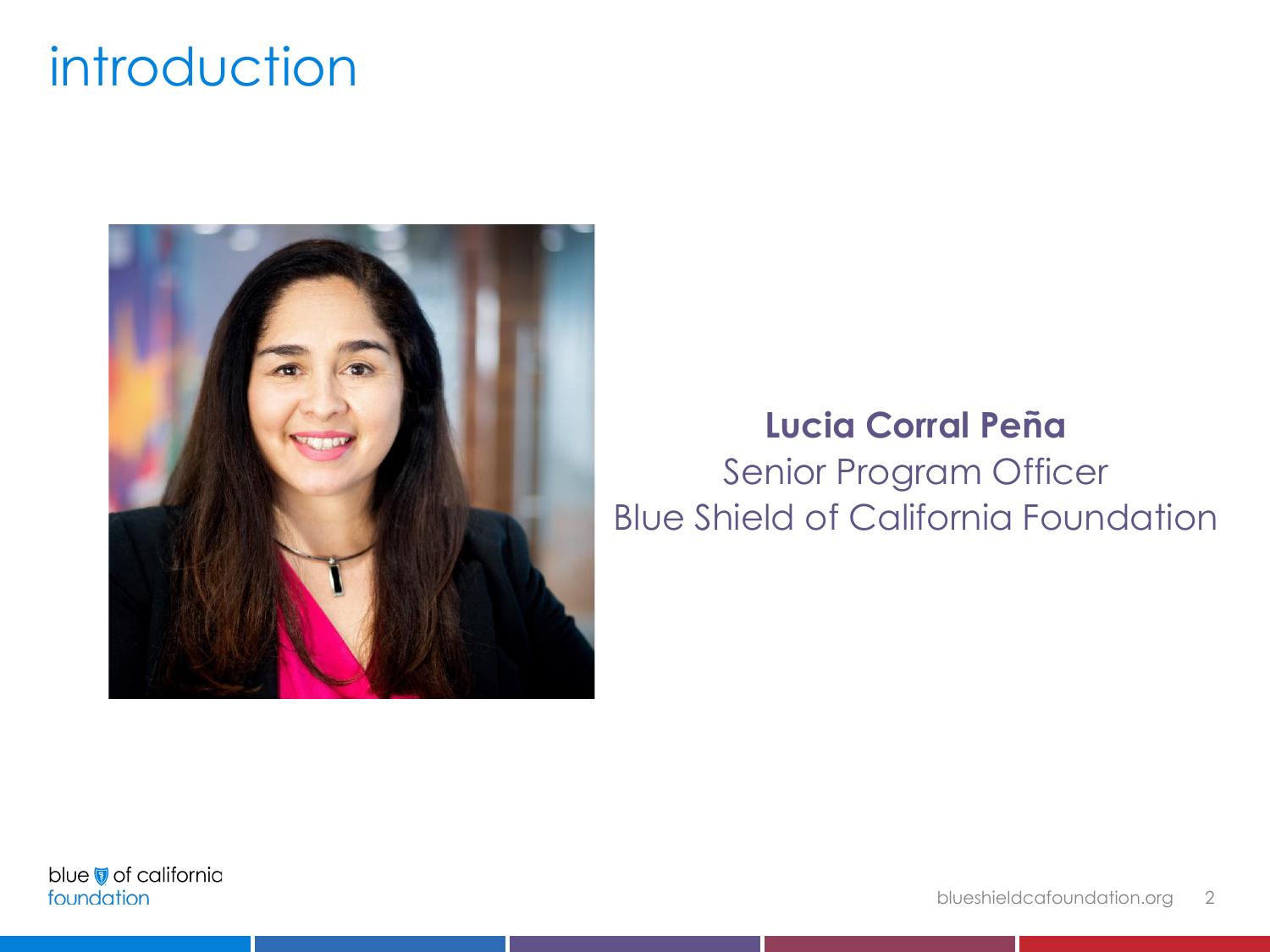### welcome



#### **Senator Susan Rubio** 22nd Senate District

Eastern Los Angeles County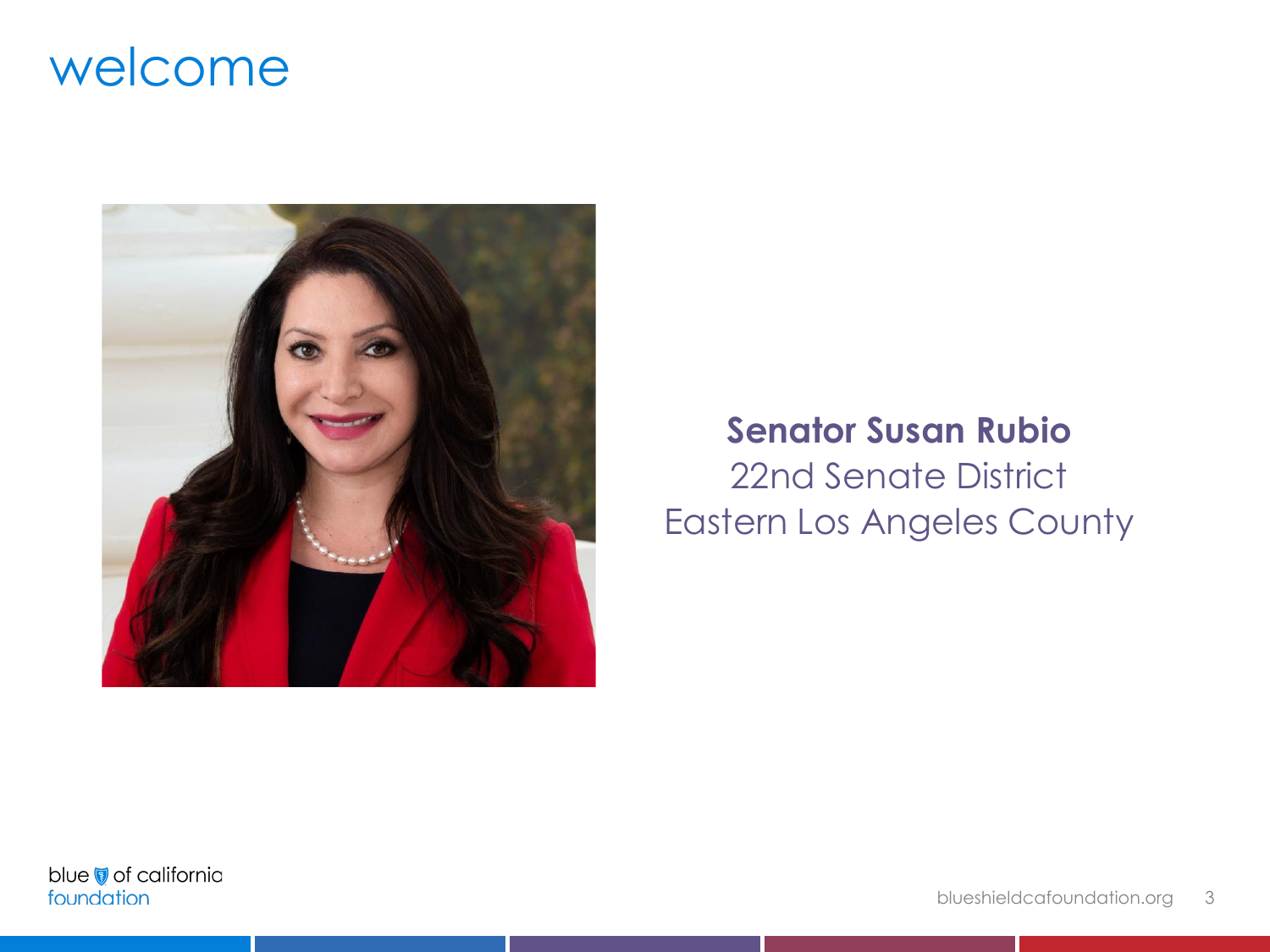# addressing dv and homelessness



#### **Lucia Corral Peña** Senior Program Officer Blue Shield of California Foundation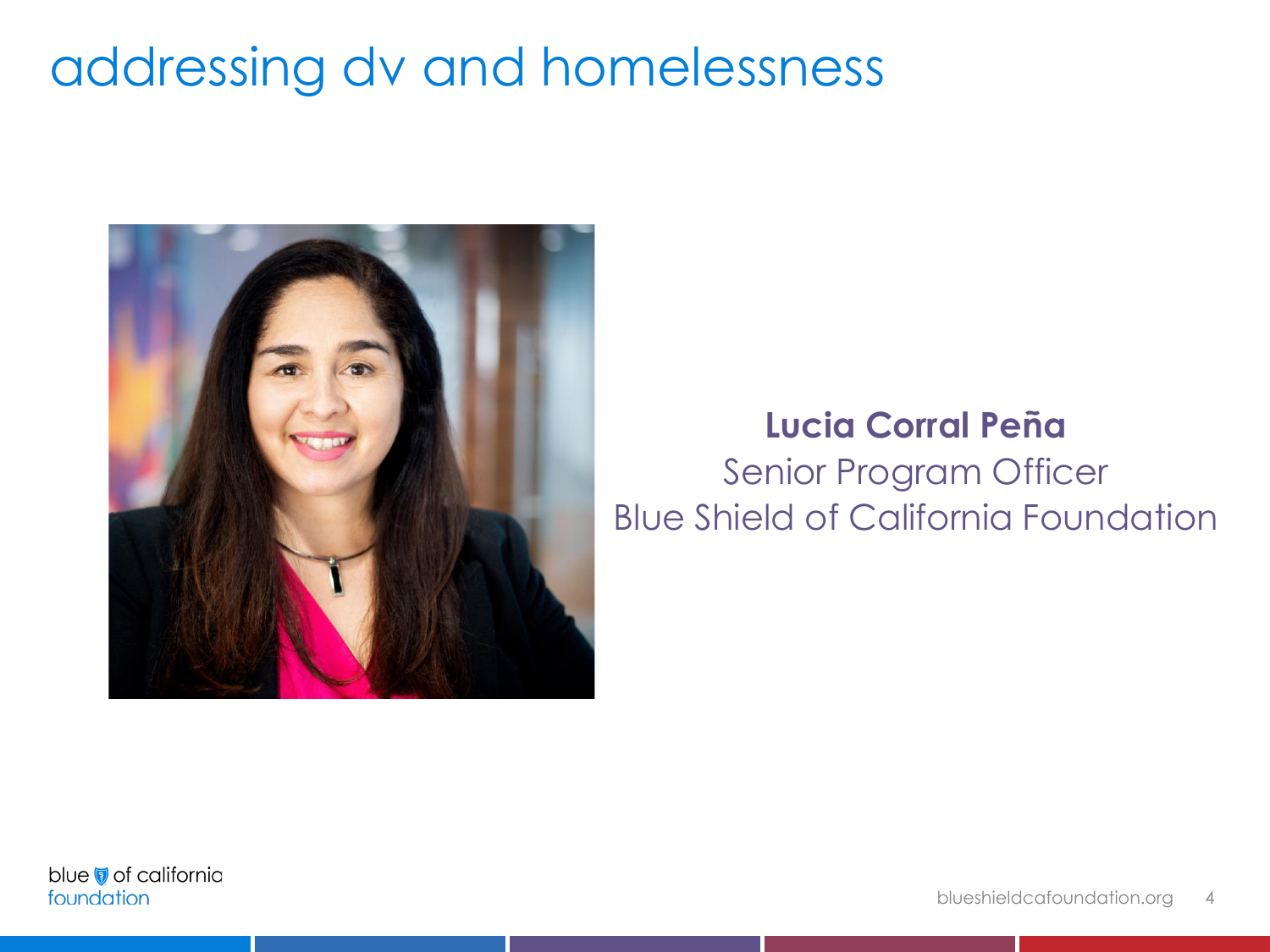# dvhf evaluation highlights



**Gabriela López-Zerón, PhD** Associate Director, Research Consortium on Gender-Based Violence & Director, RCGV Linguistic Justice Division Michigan State University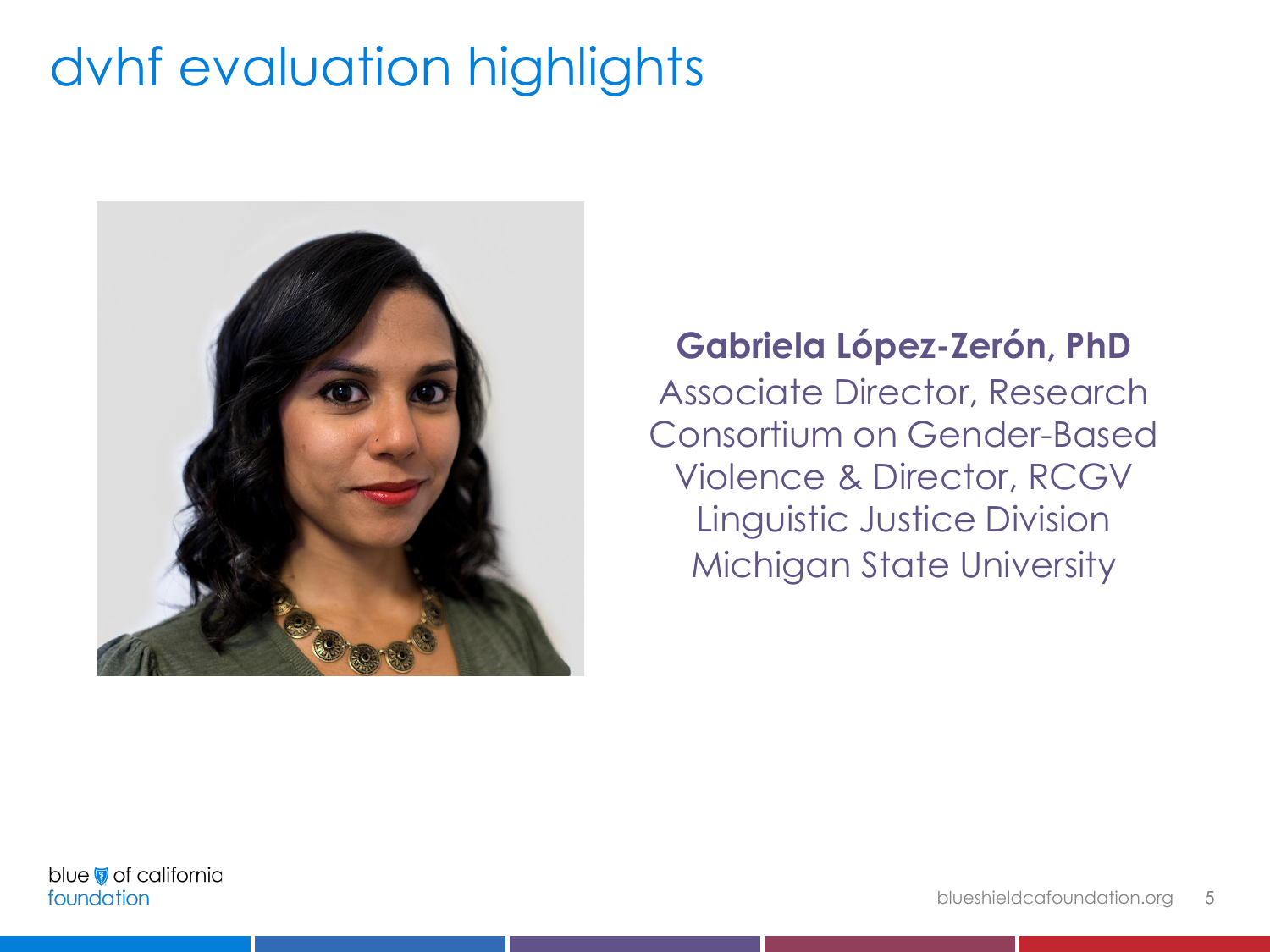# ACKNOWLEDGMENTS

- Blue Shield of California Foundation
- California Governor's Office for Emergency Services (CalOES)
- California Partnership to End Domestic Violence
- All participating agencies' staff, advocates, leadership & community partners
- All survivors who shared their stories and contributed their time and expertise
- MSU Research Consortium on Gender-based Violence's Research Team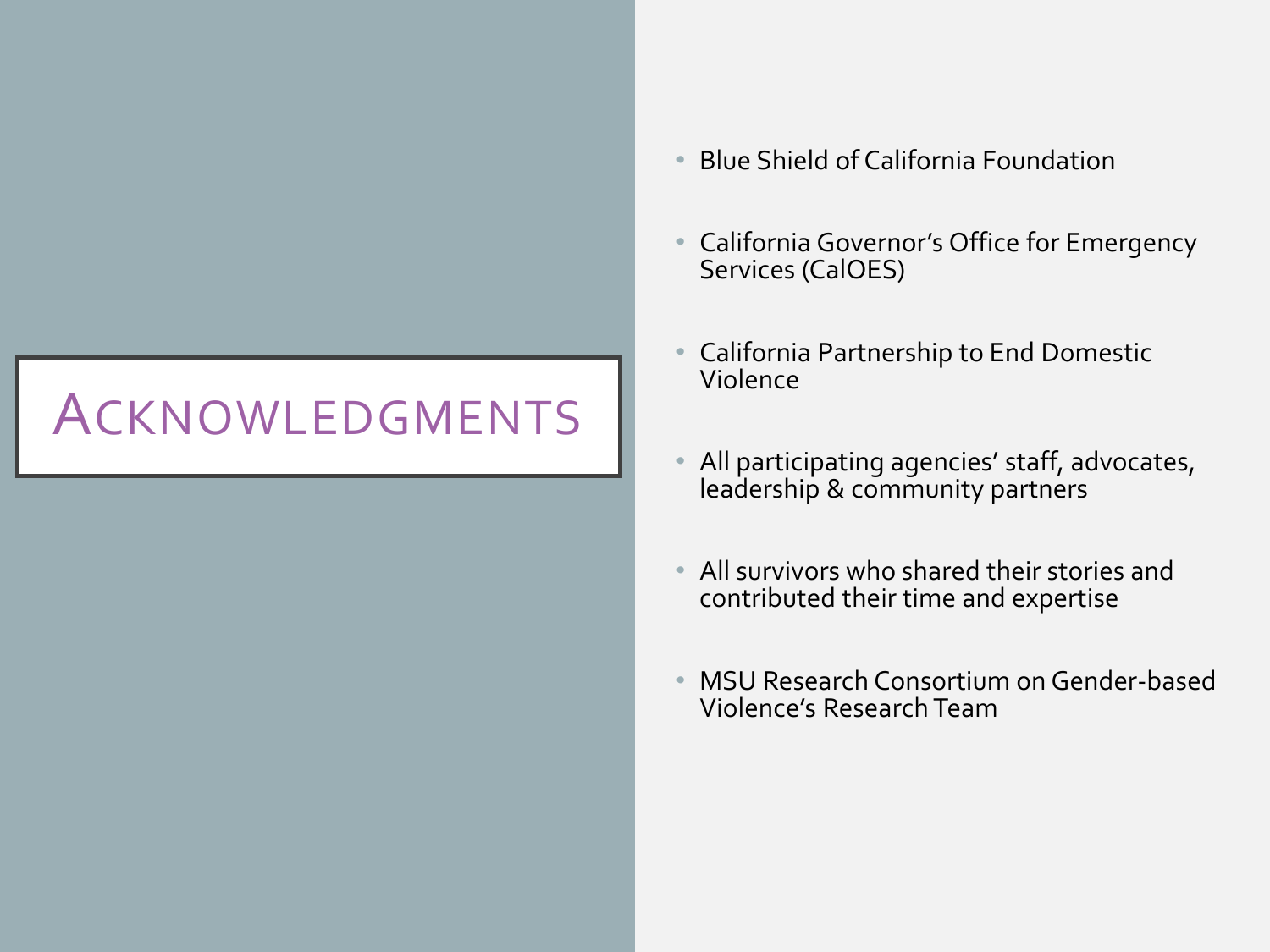#### **DV HOUSING FIRST**

### Core Components of the Model

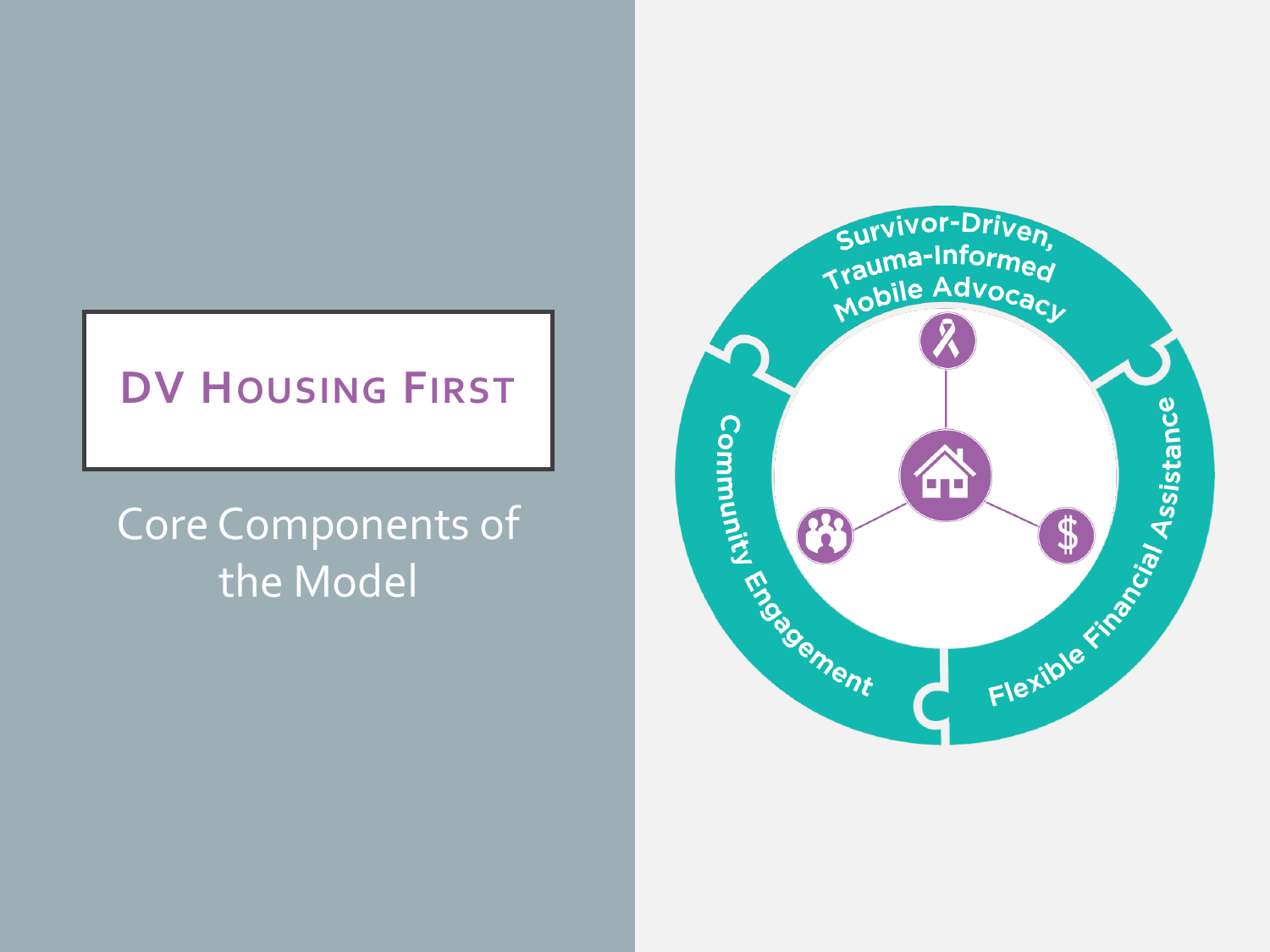#### **SURVIVOR-DRIVEN, TRAUMA-INFORMED MOBILE ADVOCACY**

- Advocates focus on addressing the needs **identified by survivors** rather than on pre-determined needs promoted by agencies
- Advocates are **mobile**, meeting survivors where it is safe and convenient for them
- Advocates engage in **trauma-informed practice**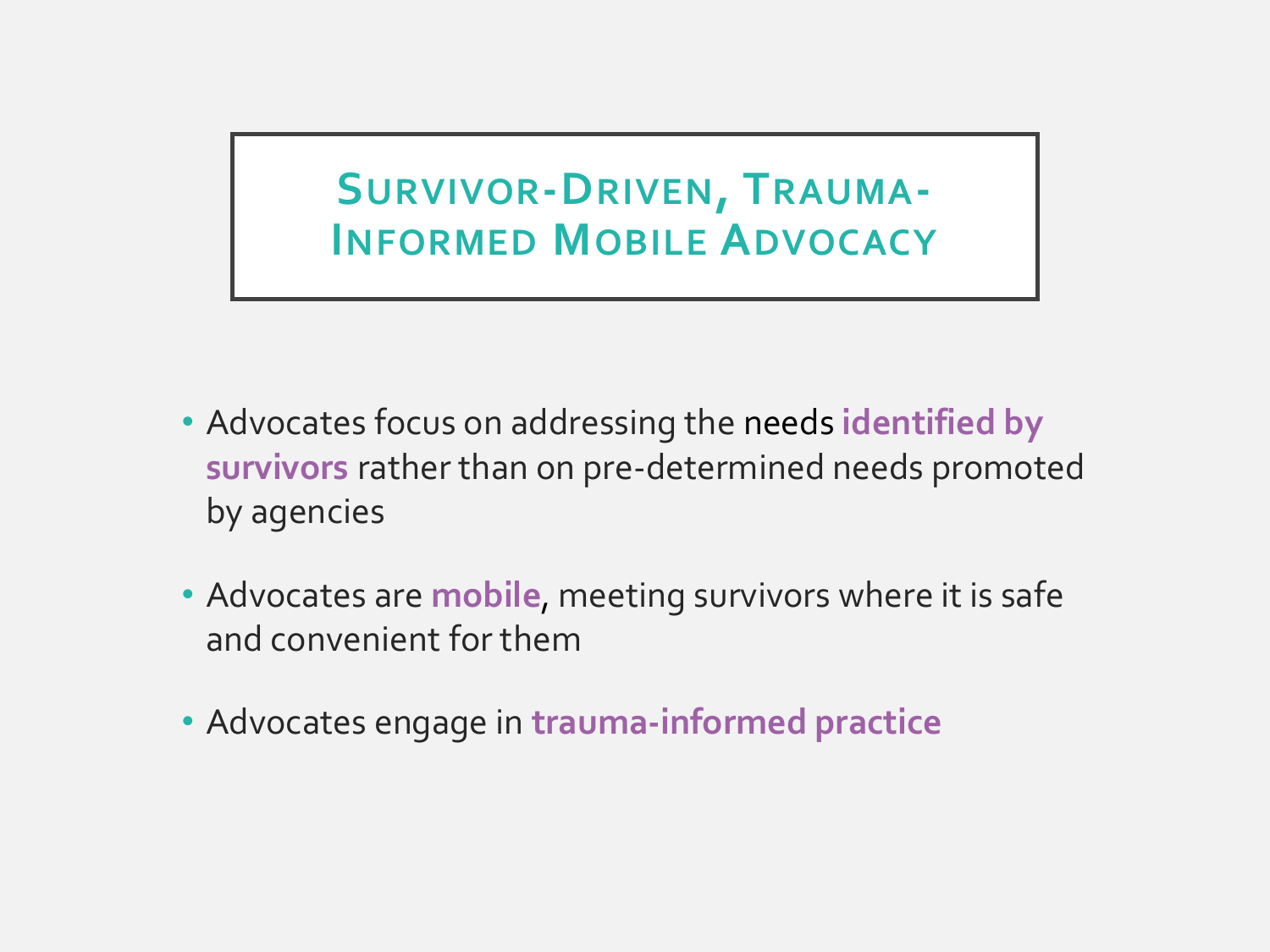#### **FLEXIBLE FINANCIAL ASSISTANCE**



Directly related to housing



AND funds critical for housing stability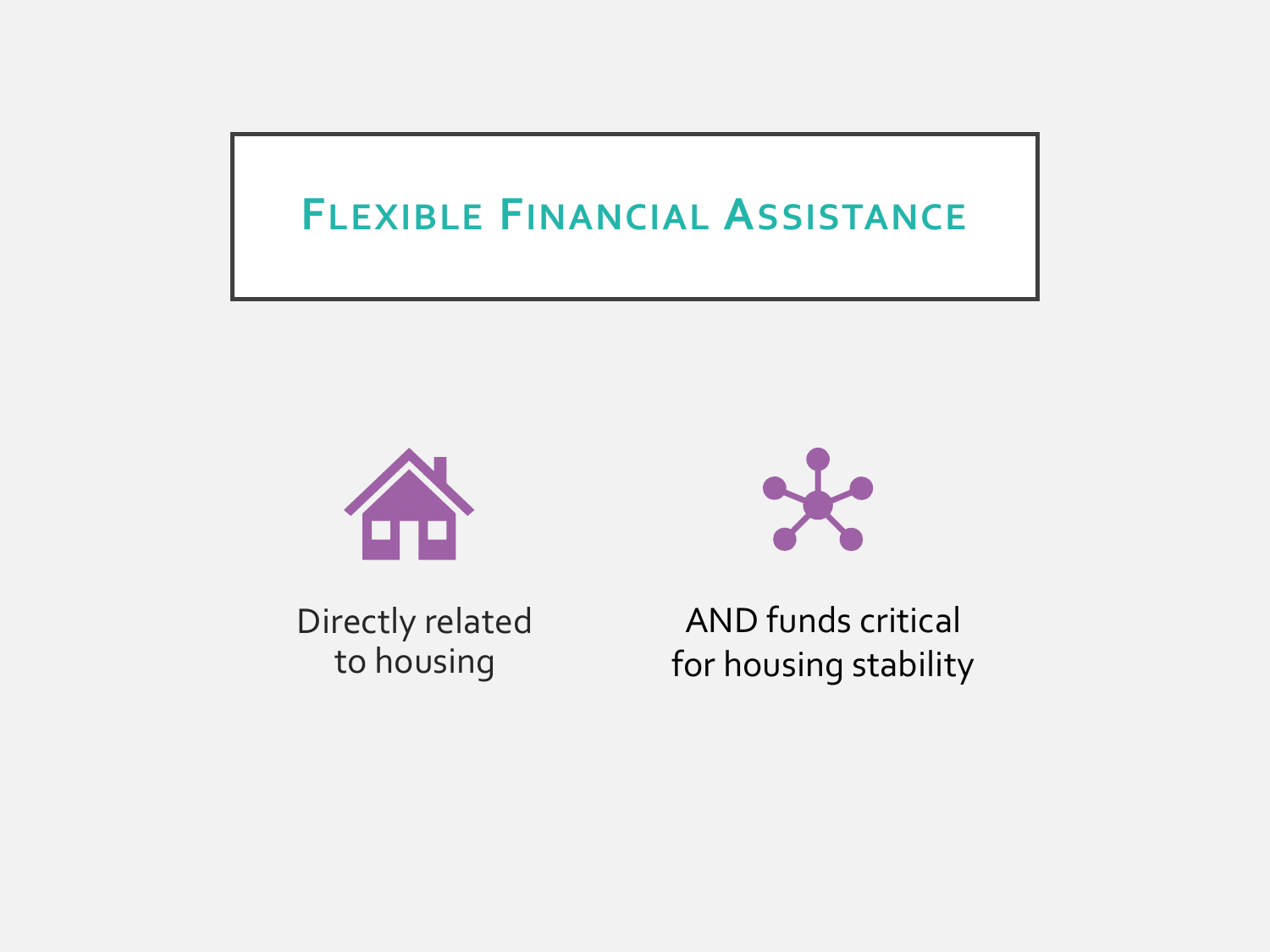### **COMMUNITY ENGAGEMENT**

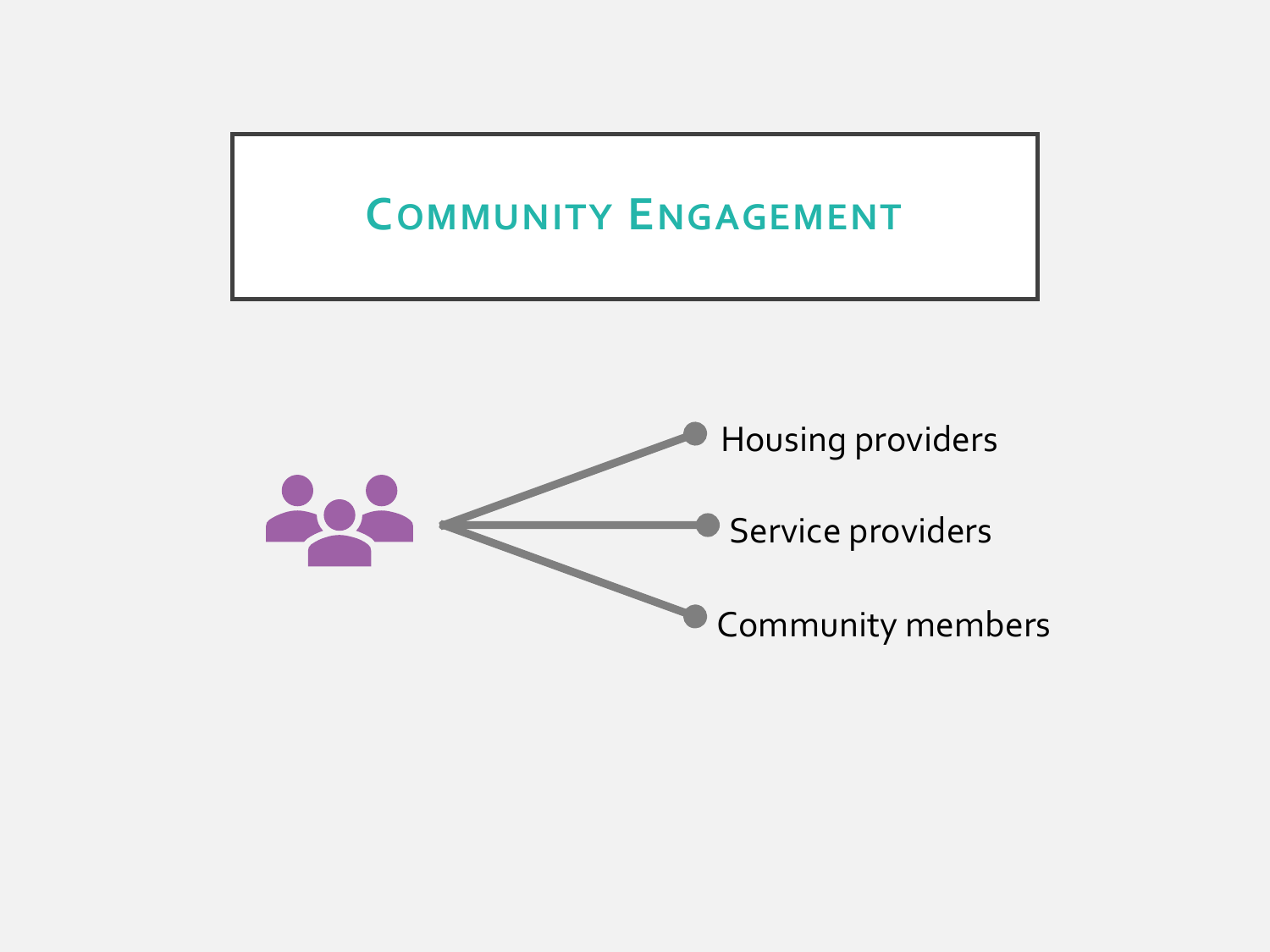### **DV HOUSING FIRST IN CALIFORNIA**



- 19 agencies tracked their use of flexible funding & distributed identical Client Feedback Surveys
- 36 DV Housing First participants were interviewed 4 times over a 9-month period
- Interviews with key community partners
- Examination of one DV organization implementing the model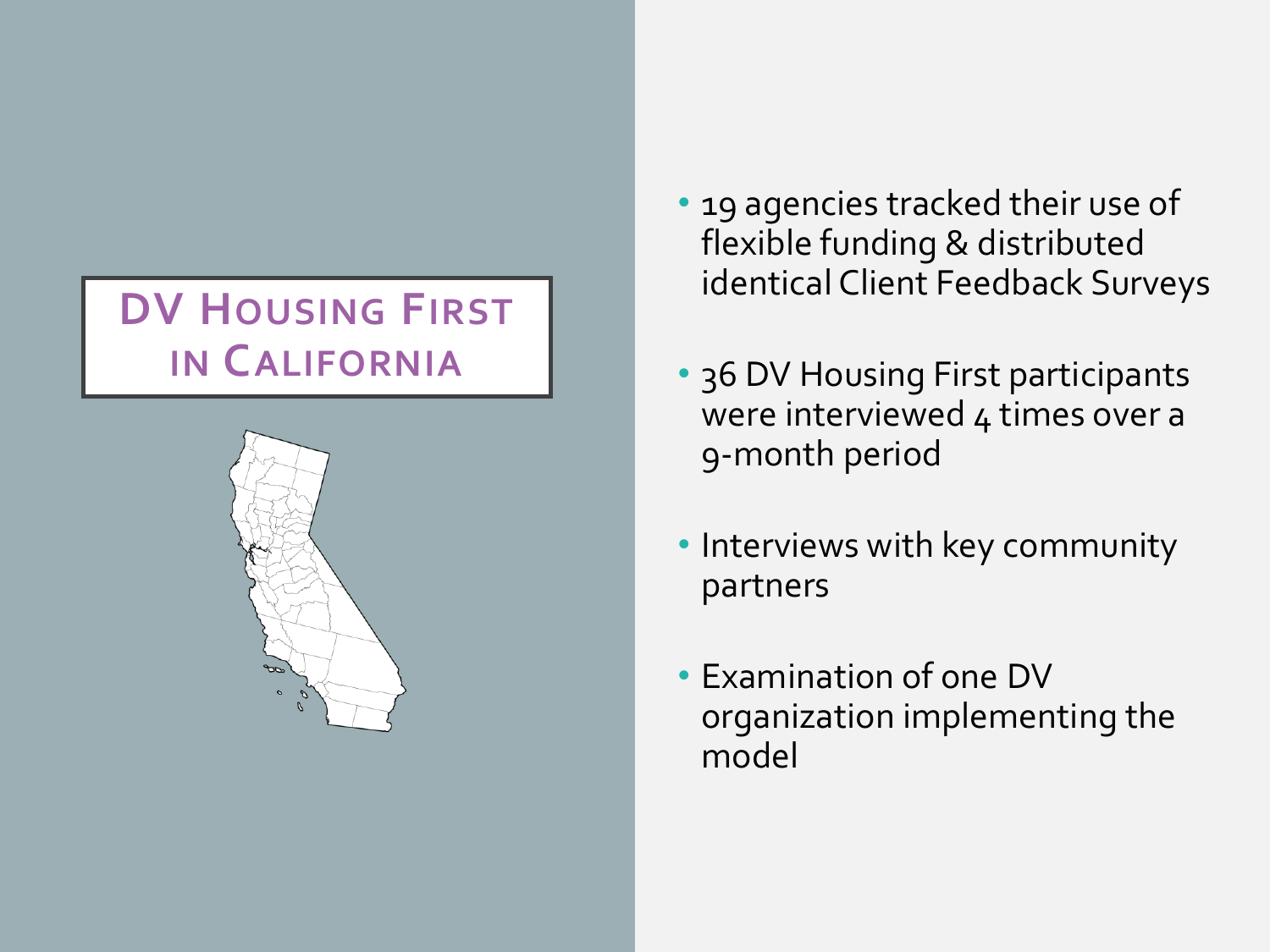

On average, survivors received **4 payments**, about **\$3,000** in total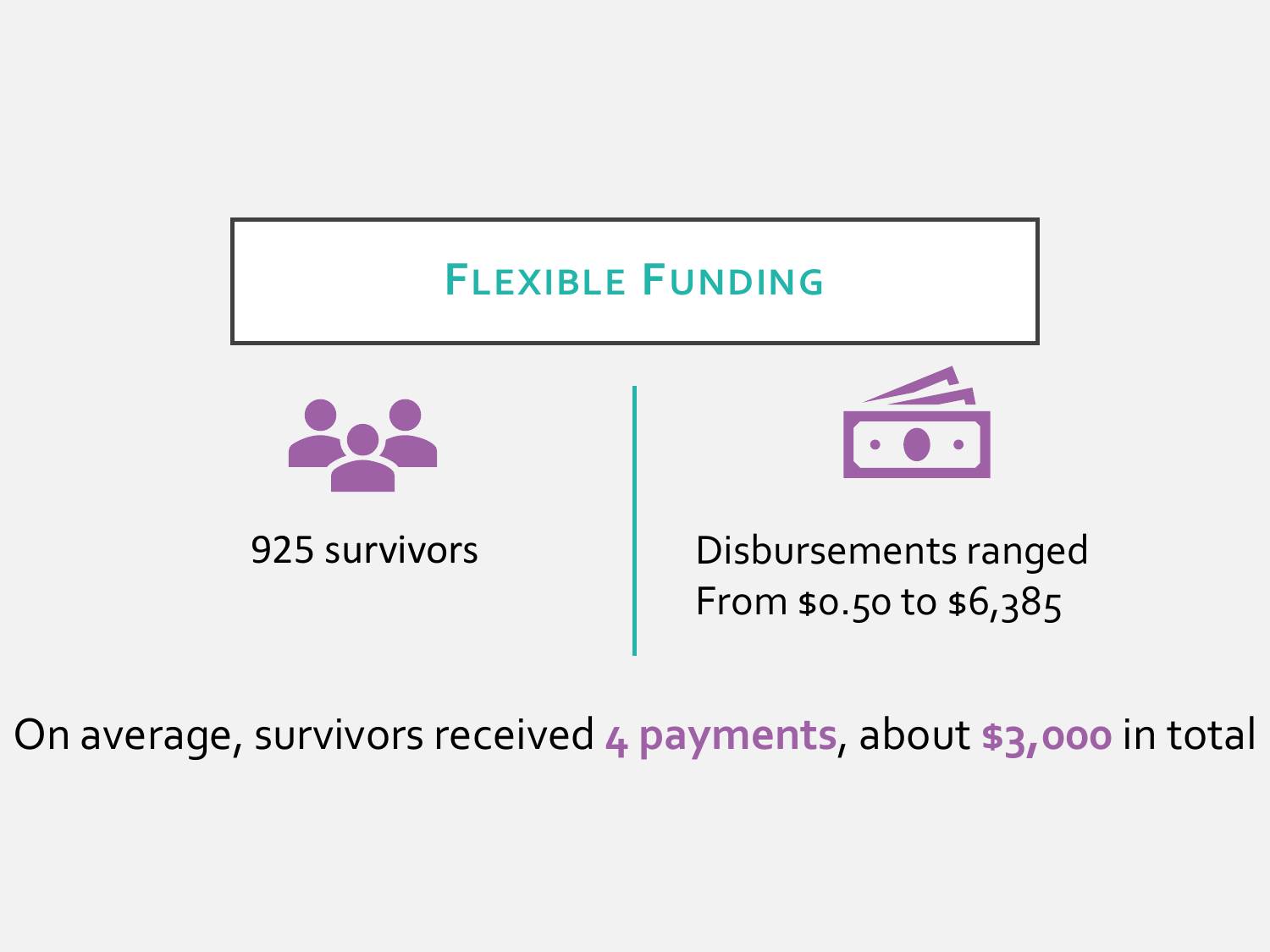### **HOUSING IMPACT**



*"I was on the verge of becoming homeless. Thanks to the [DVHF] program, I am able to keep a roof over my children's heads."*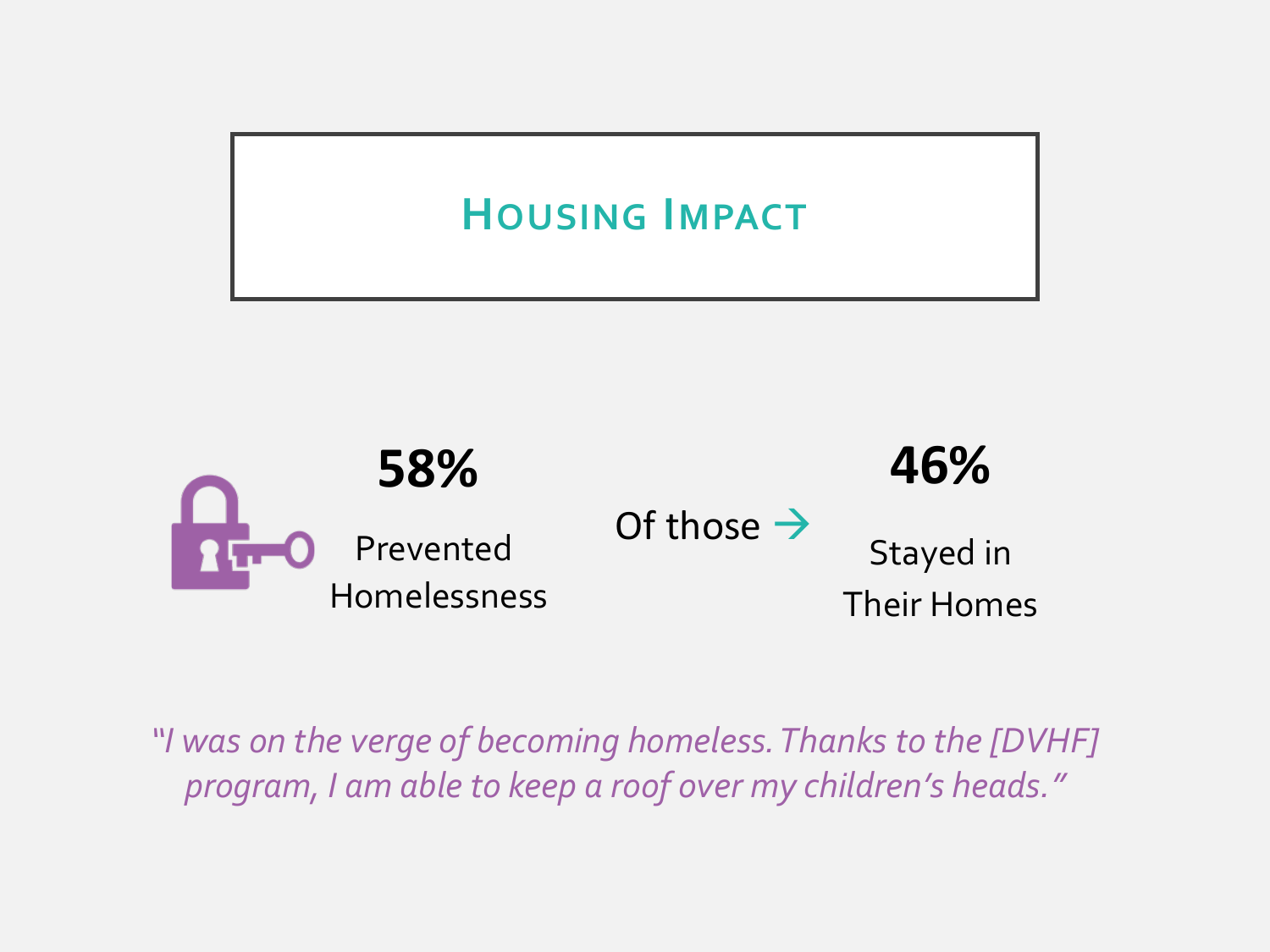#### **HOUSING IMPACT**



#### **40%**

Obtained New Housing

*"They helped me with my deposit, furniture, and beds, living room set, dinner set, and dressers. They help me with diapers and clothing for my 1-year old. We have not had any of these items in years."*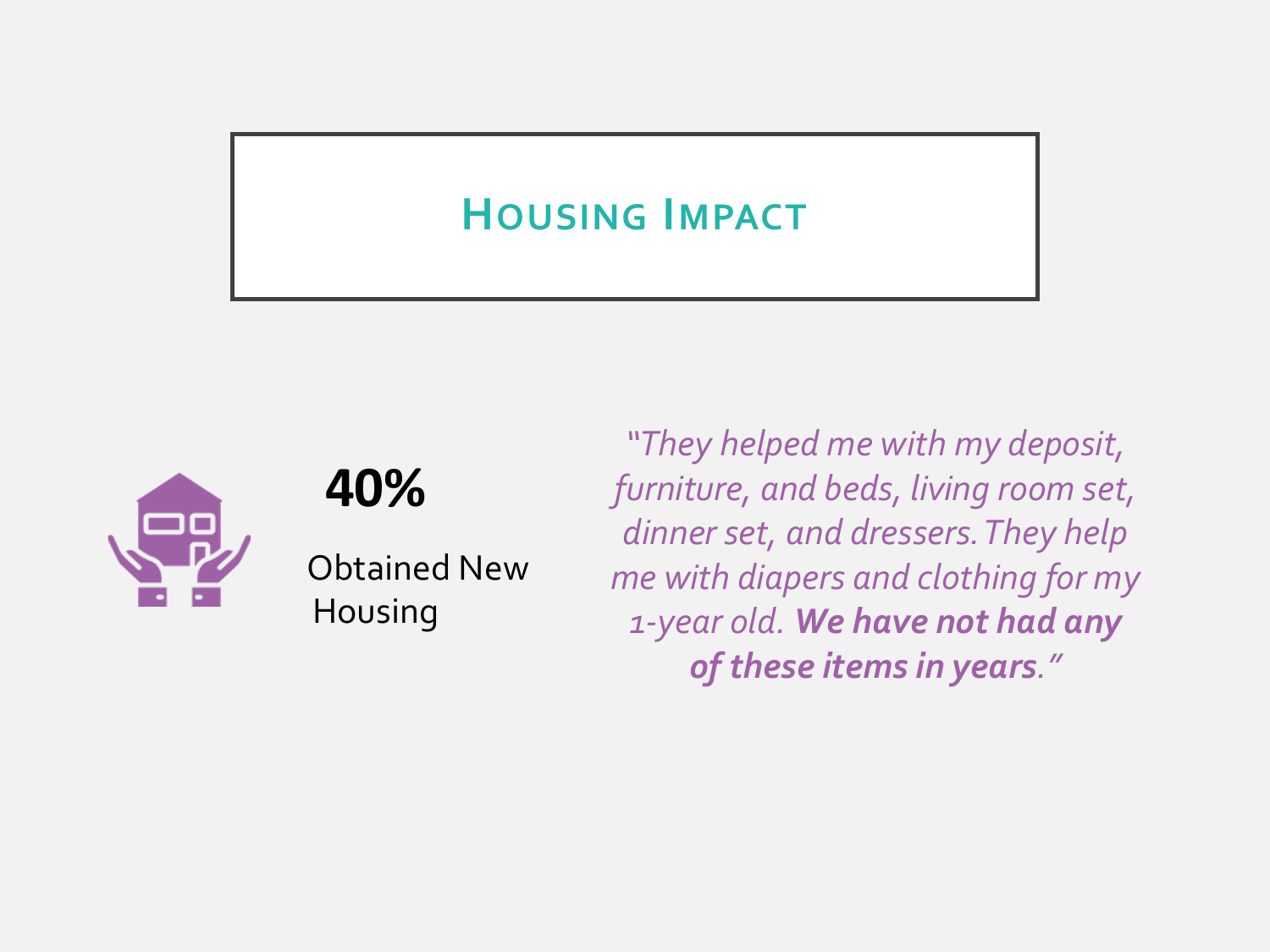#### **PARTICIPANTS FELT THEIR ADVOCATE…**





**92% Flexible about where they met**



**90% Helped reach their housing goals**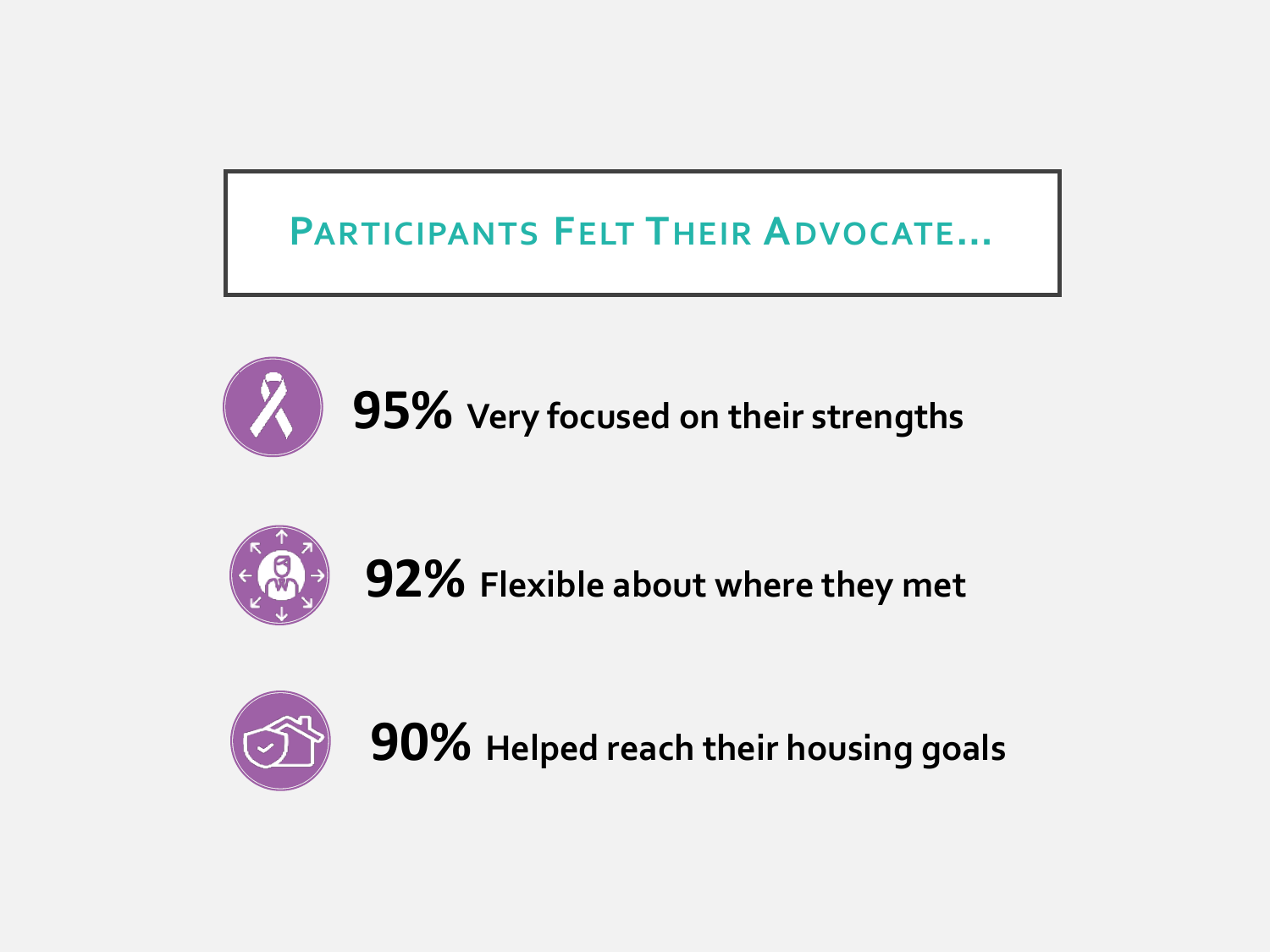### **PUTTING THE MODEL INTO PRACTICE**

#### **Flexible Financial Assistance: Homeless to Housed**

Mariela (not her real name) was homeless when she started working with a non-profit agency in Los Angeles. The agency supported her with DV Housing First flexible financial assistance to pay for move-in costs and first month's rent of her new housing. The following month, she needed financial support for furniture assistance and rental assistance in order to stay in her new home. Due to changing circumstances and need, three months later, Mariela received help with move-in costs for a new home. Due to the flexibility and immediate disbursement of the funds, Mariela and her family avoided moving back into homelessness and were able to move into another home. In total, Mariela received about \$5,000 in five separate payments to support her in her journey toward housing stability.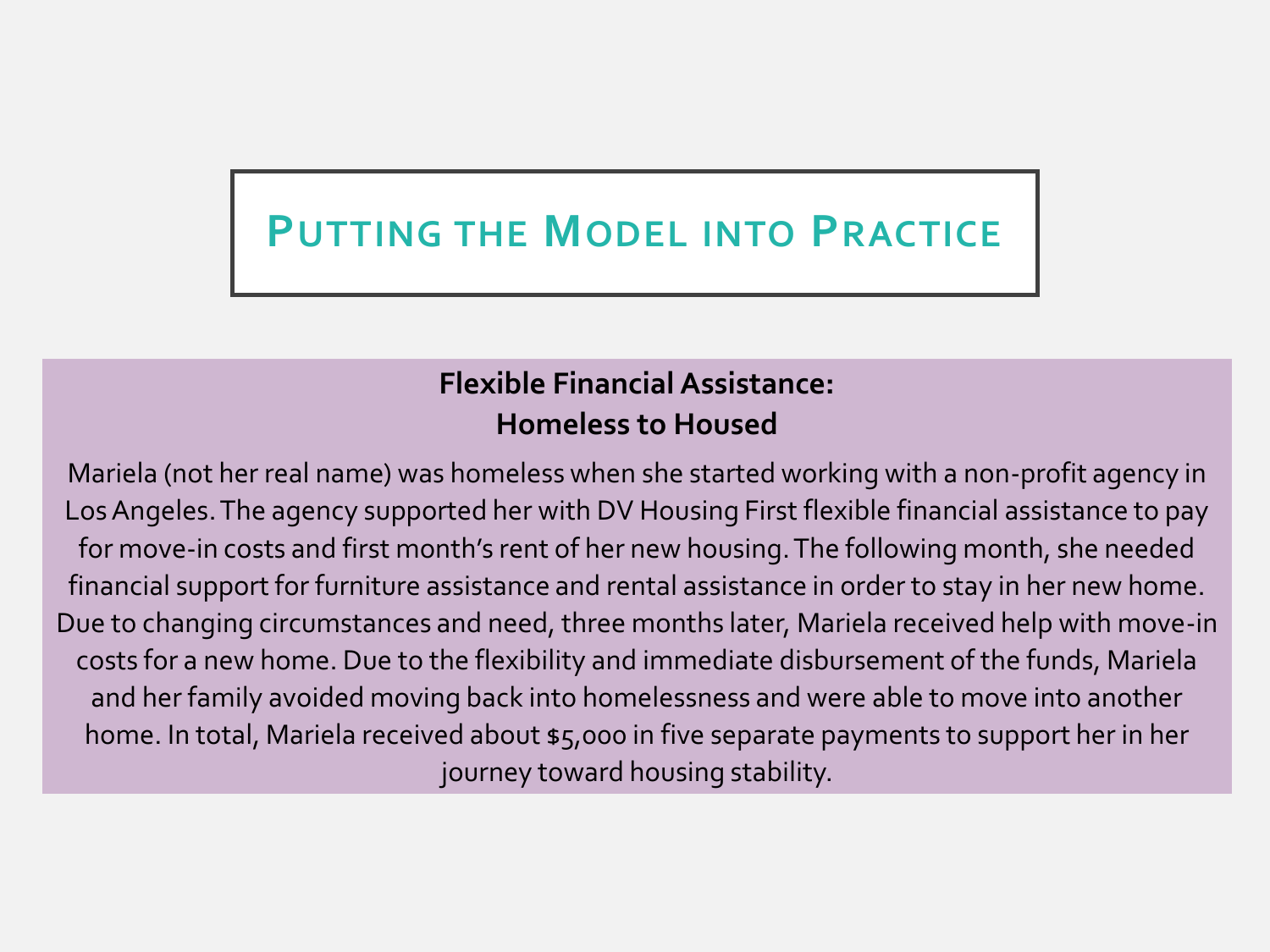### **PUTTING THE MODEL INTO PRACTICE**

#### **Flexible Financial Assistance: Stay in their Own Home**

Ana (not her real name) was housed and wished to stay in her home. She worked with a non-profit agency in the greater San Francisco area to receive advocacy and financial support to help her stay in her home. Her first four payments were across four months and helped her with utility and rental debt, as well as basic needs for food and gas. This debt assistance helped her catch up with rent. The following month, she received funds to help with her current month's rent. Due to changing circumstances, she received help with rent two months later; and in another two months, she received help with her utilities. She received about \$3,000 over eight separate payments to cover these costs. Due to this support, she was able to avoid any unwanted moves and stay in her home.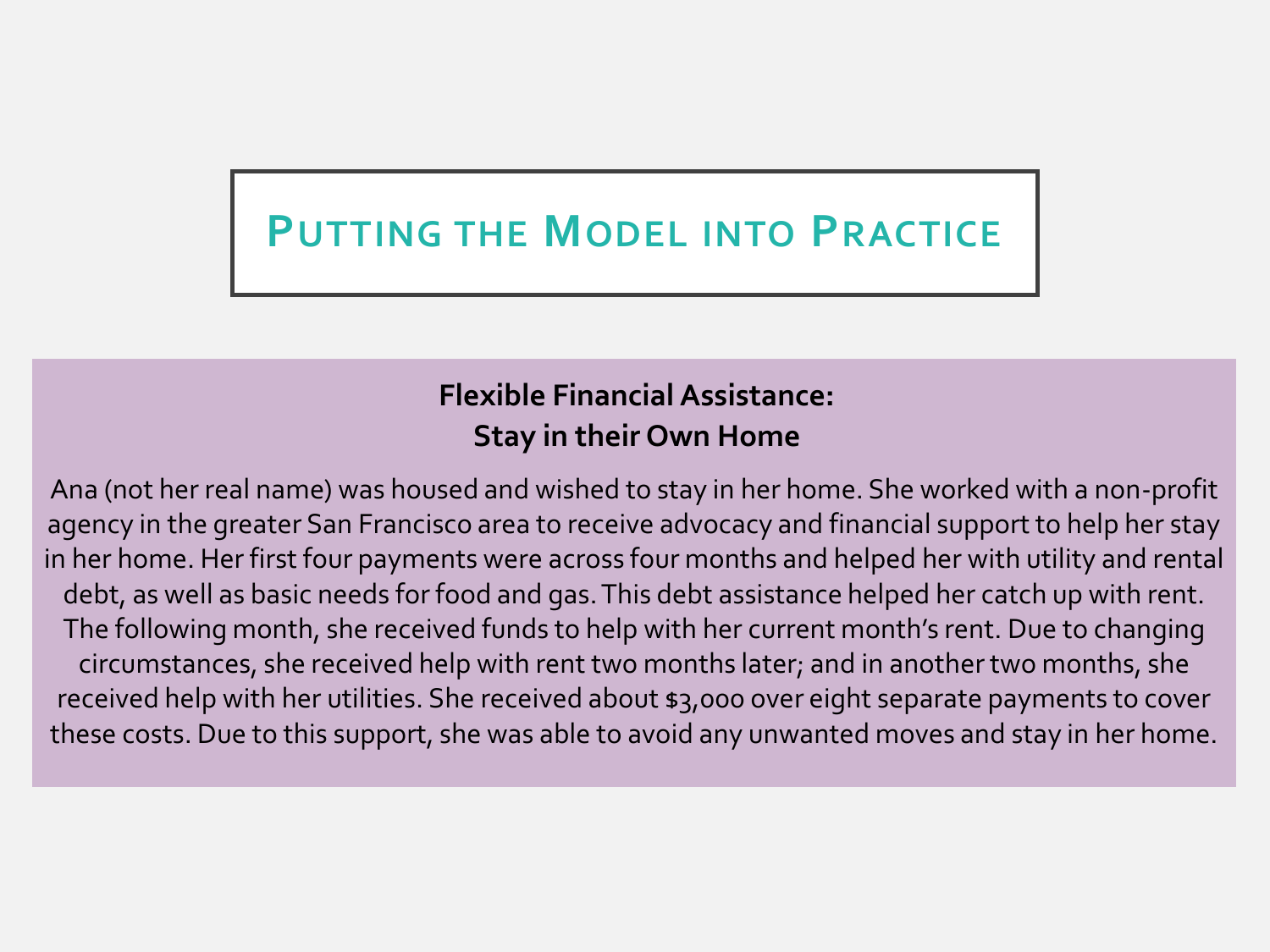#### **PARTICIPANTS' PERCEPTIONS**

*"I'm paid up until July and I'm stable and safe and there's no reason for me not to stay [in current housing]. It means that I can close my door and my kids have a safe bed to sleep, a warm bed to sleep, they have food if they're hungry, they have entertainment, they don't need for anything…they're good."*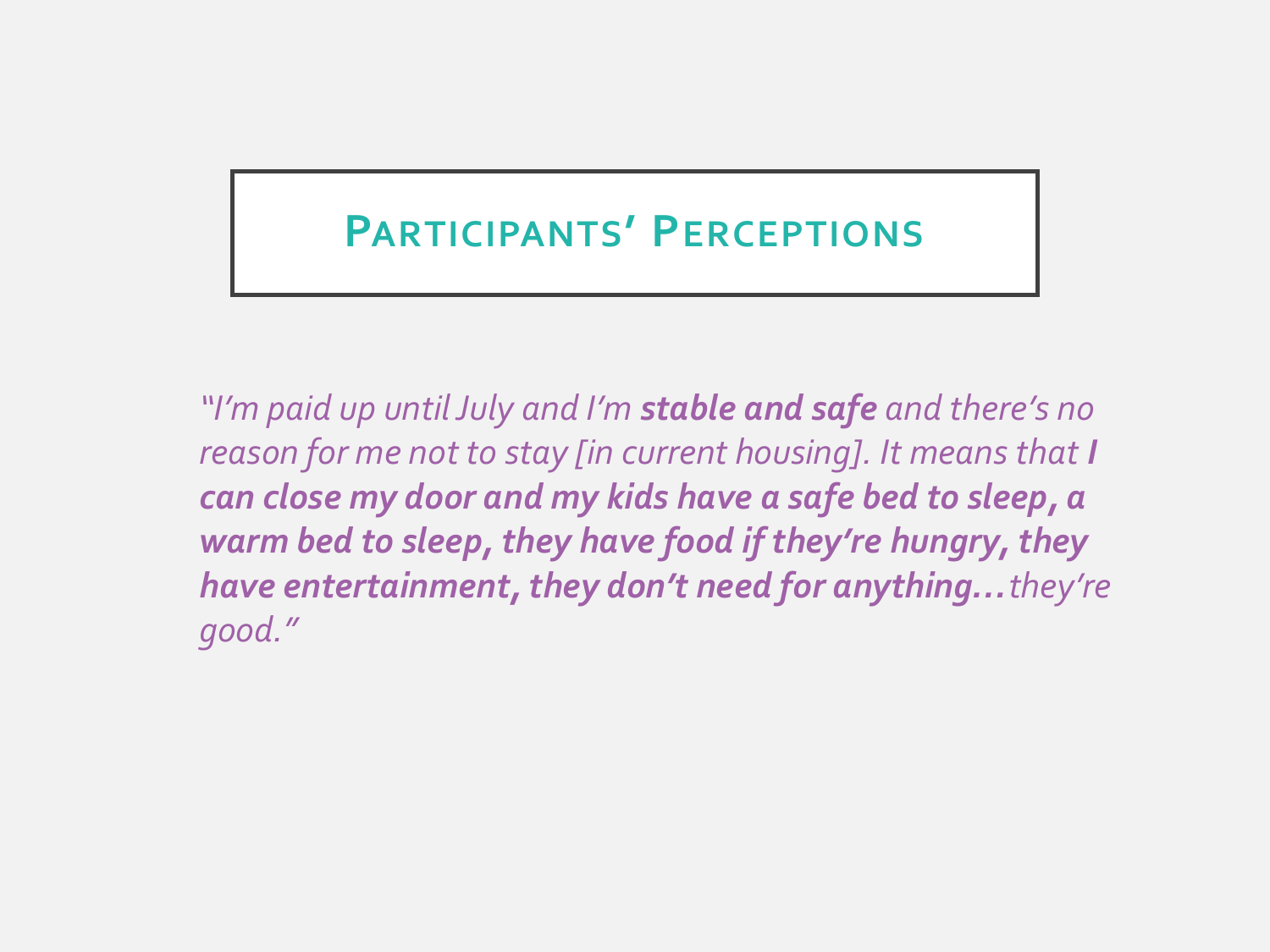#### **PARTICIPANTS' PERCEPTIONS**

*"Thanks to this program I have a place to live for me and my two kids. Thanks to this program I have settled other costs that were not in my plans. Thanks to this program I have been able to survive everything.They have also taught me to carry and manage my money better."*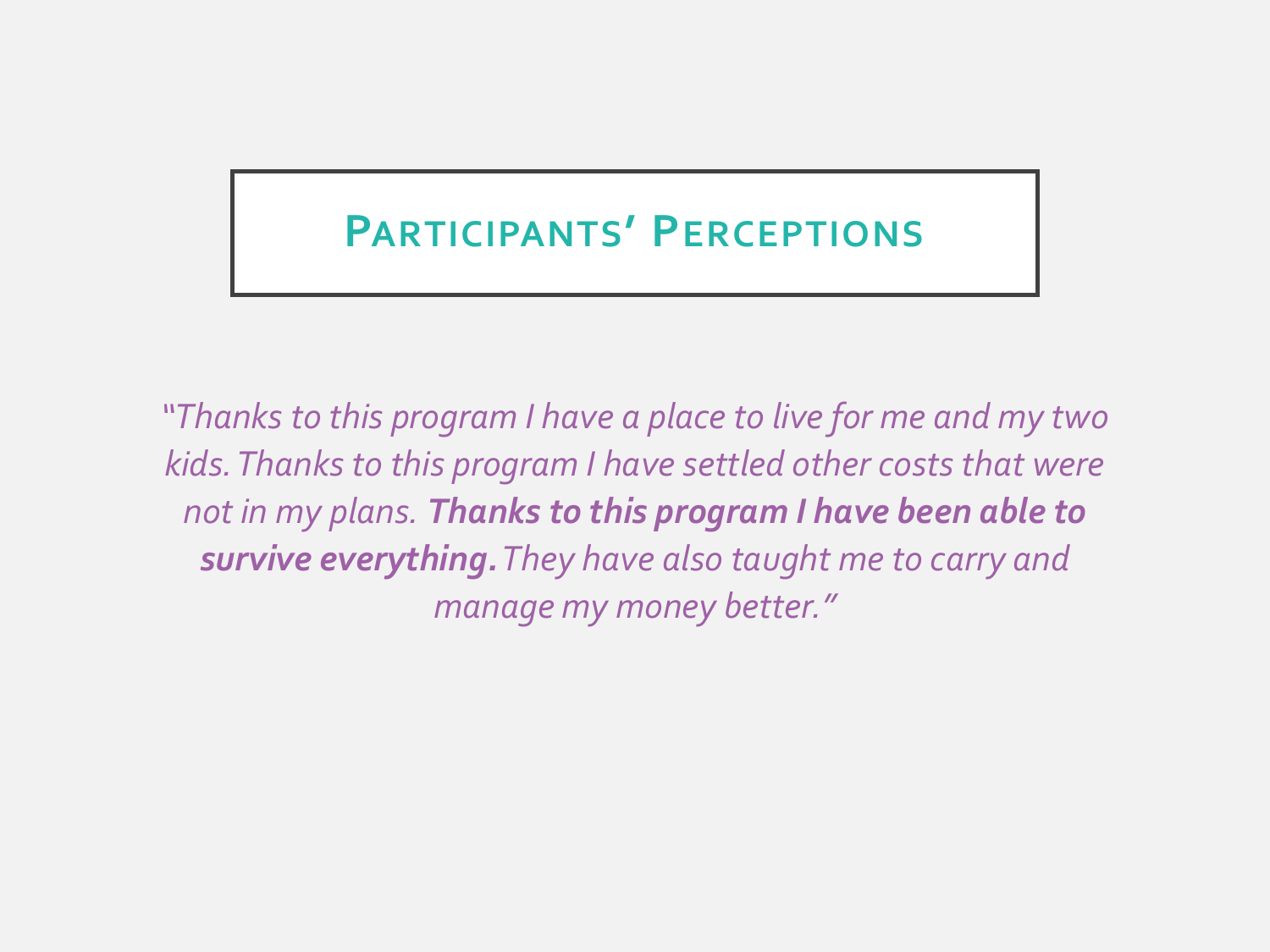# **LESSONS LEARNED & IMPLICATIONS**

- **Flexible financial assistance** can be critical to effectively help survivors and their families **prevent homelessness** and maintain housing stability
- Advocates' ability to pair **flexible funds** with **trauma-informed, survivor-driven mobile advocacy** is essential to help survivors obtain and maintain housing
- Leadership and staff must implement **proactive and responsive strategies** to establish and maintain relationships with community partners
- An organizational structure that allows for **flexible work schedules** and promotes **ongoing training and staff support** is key to successfully implement the model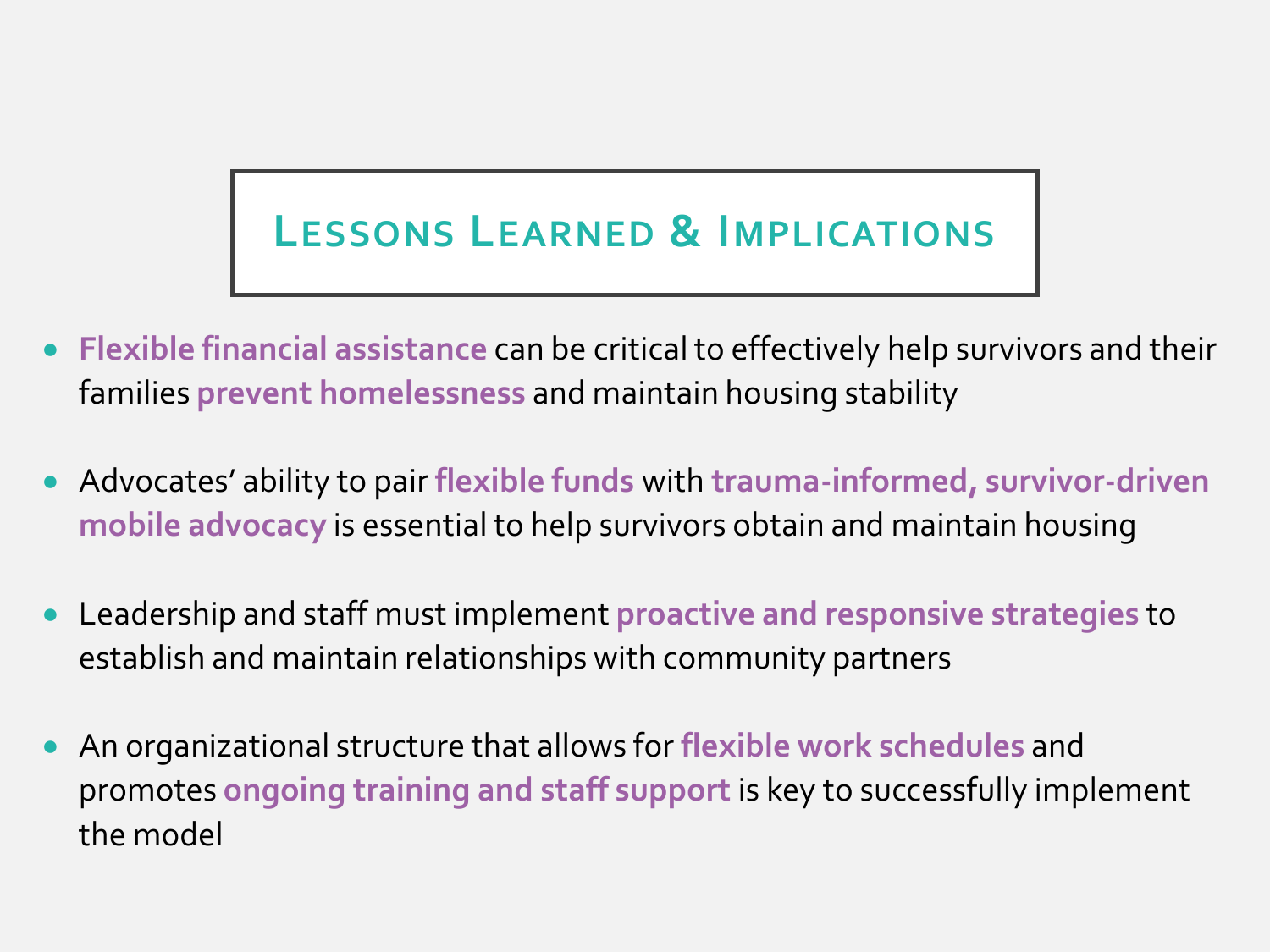# q&a on the evaluation

blueshieldcafoundation.org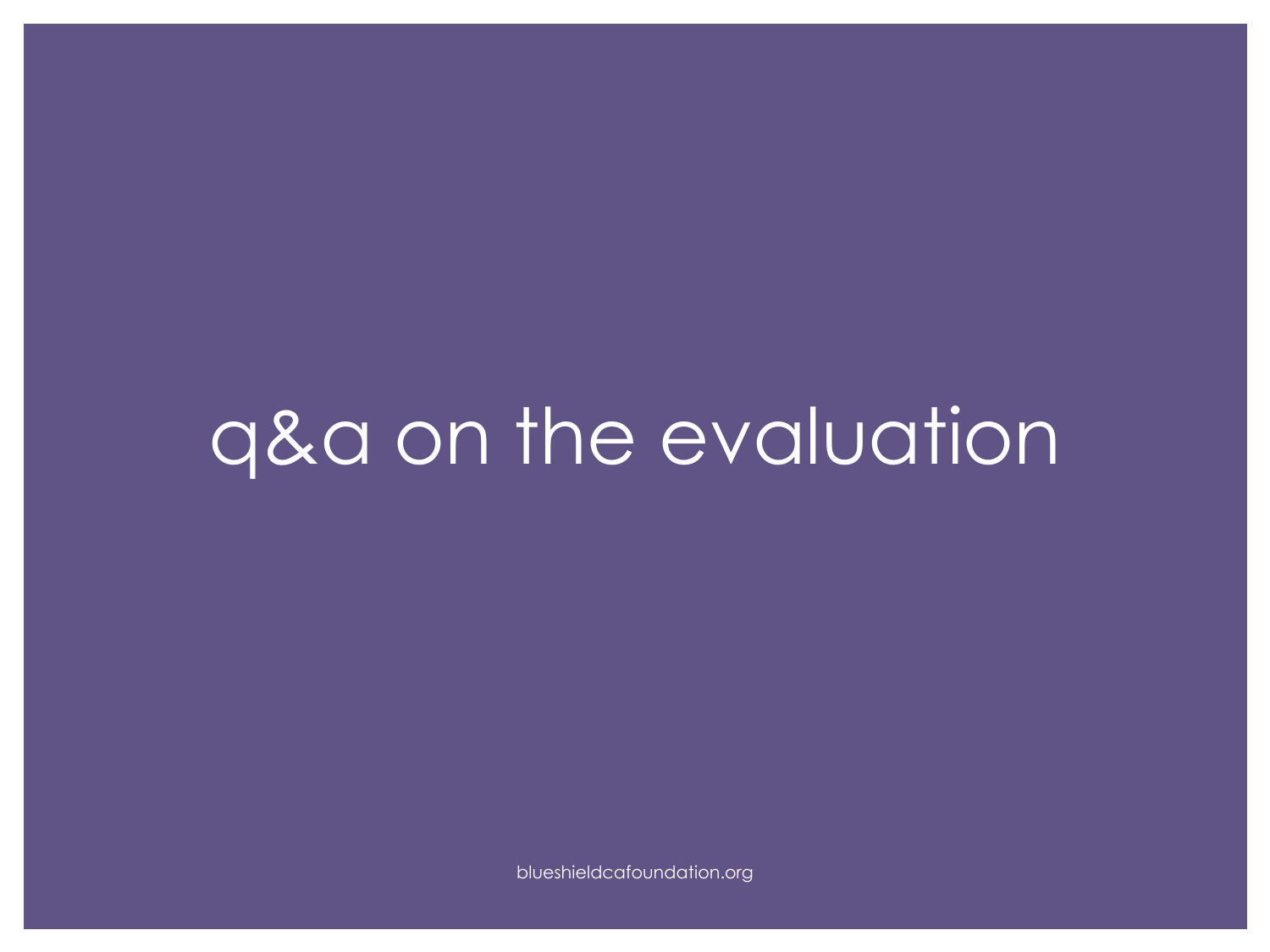# dvhf panel









**Elizabeth Eastlund** Executive Director Rainbow Services

**Barbara Kappos** Executive Director East Los Angeles Women's Center

**Nilda Valmores** Executive Director My Sister's House

**Jessica Bartholow** Policy Advocate Western Center for Poverty

blue of california foundation

blueshieldcafoundation.org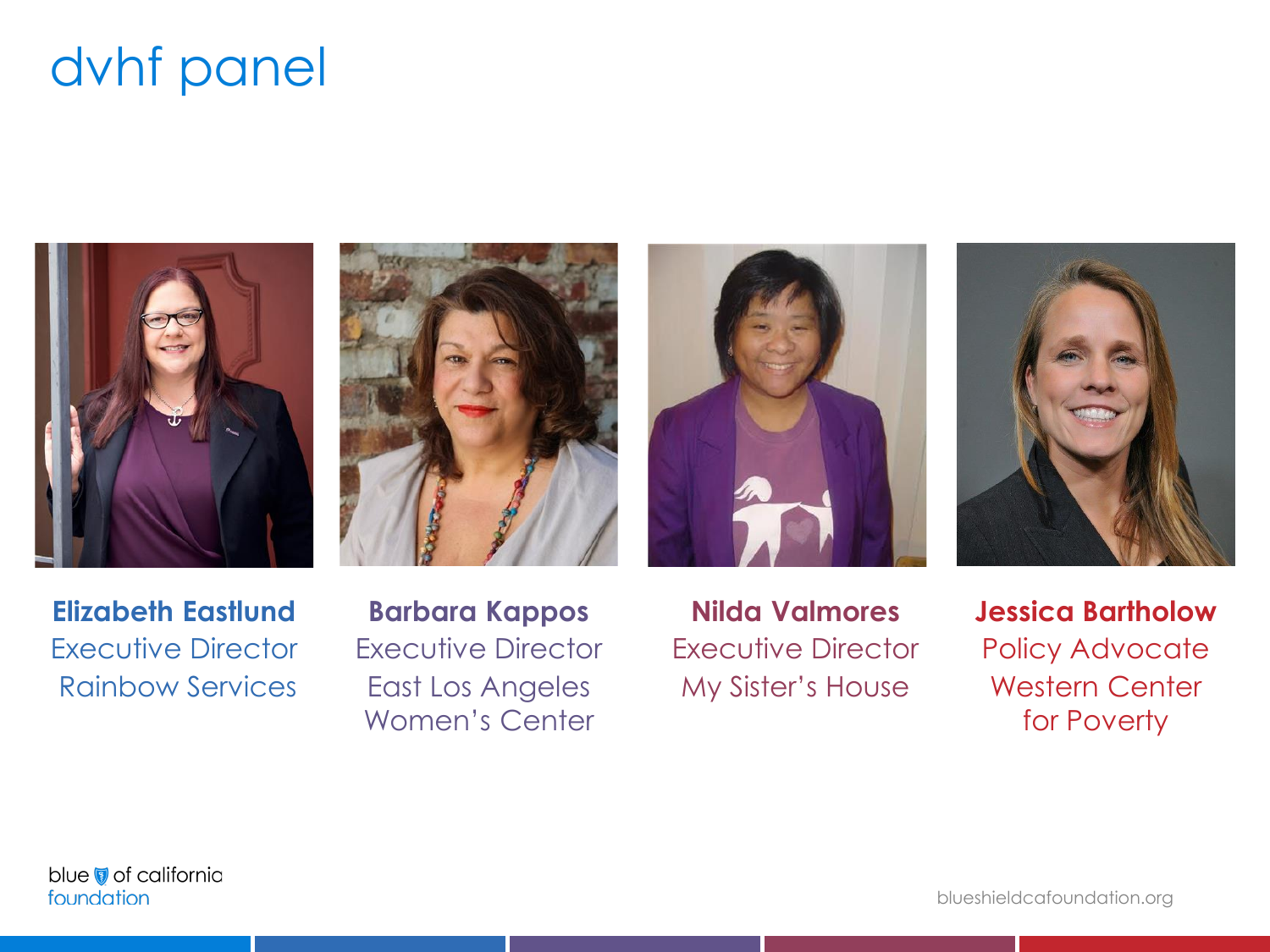### panel reaction



#### **Krista Niemczyk**

Public Policy Manager California Partnership to End Domestic Violence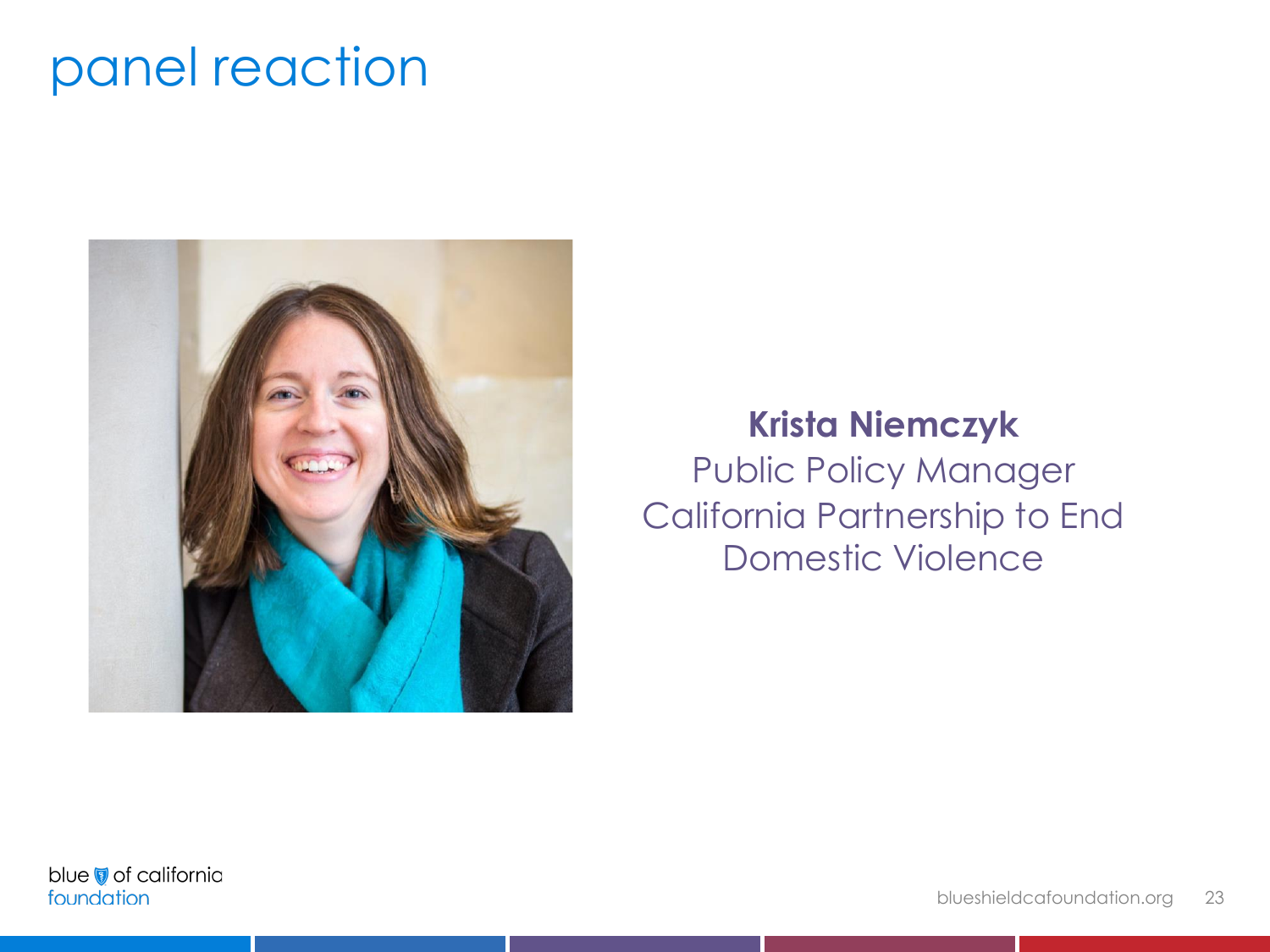panel q&a

blueshieldcafoundation.org